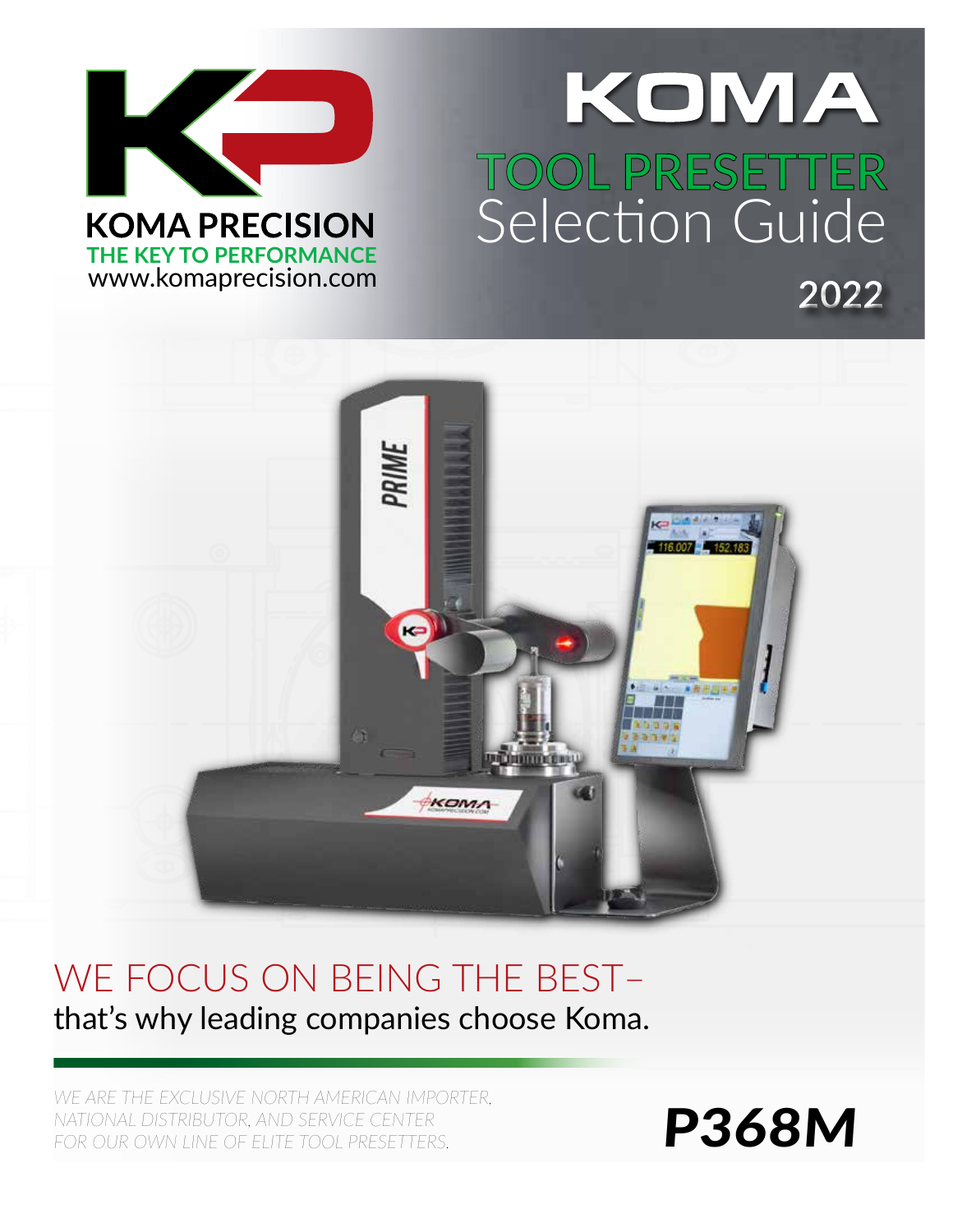#### **MEASURING TOOL VERSATILE**

Ideal for accurate presetting right next to the machine, the P368M is the first step towards tool presetting. This is a great add-on for those who already have a presetter in their tool room. Easily set tool height and diameter in the production environment with the P368M.

### **PRECISE DESIGN**

The P368M is constructed with a solid base and provides smooth, accurate movement during the tool setting process. Designed to capture height and diameter quickly and accurately, the P368M is built with easy to read LCD displays for each axis. The P368M has the ability to store 4 different machine origins.

#### **TOOL SLEEVES**

Tool sleeves are created out of a solid block of hardened steel and are precision ground to the tightest tolerances. Easy to change tool sleeves allow the P368M to set any type of tooling quickly and accurately. Using precision ground tool sleeves, we can guarantee spindle runout ensuring the highest quality of measurements.

#### **LINEAR GUIDES**

The P368 uses oversized linear guides with preloaded recirculating bearings, giving smooth easy movement and precise measurements.









| <b>MODEL</b>                     | P368.3                                                                    | P368.4             | P368.<br><b>MEGA</b> |
|----------------------------------|---------------------------------------------------------------------------|--------------------|----------------------|
| MAX.<br><b>DIAMETER</b>          | 250 mm                                                                    | 250 mm             | 600 mm               |
| MAX. HEIGHT                      | 300 mm                                                                    | 400 mm             | 600 mm               |
| <b>RESOLUTION</b>                | $0.01$ mm                                                                 | $0.01$ mm          | $0.01$ mm            |
| <b>PRECISION</b>                 | $0.02$ mm                                                                 | $0.02$ mm          | $0.02$ mm            |
| REPEATABILITY                    | $0.01$ mm                                                                 | $0.01$ mm          | $0.01$ mm            |
| <b>MACHINE</b><br><b>ORIGINS</b> | <b>4 ORIGINS CAN BE MEMORIZED</b>                                         |                    |                      |
| X AXIS GUIDES                    | LINEAR GUIDES WITH PRELOADED<br><b>RE-CIRCULATING BEARING SLIDES</b>      |                    |                      |
| <b>Z AXIS GUIDES</b>             | <b>HIGH RIGIDITY DOUBLE</b><br><b>LINEAR RAILS</b>                        |                    |                      |
| <b>MEASUREMENT</b>               | <b>HIGH PRECISION MAGNETIC STRIP</b>                                      |                    |                      |
| <b>TOOL SLEEVES</b>              | <b>INTERCHANGABLE WITHOUT ADAPTERS</b><br>(ISO, BT, HSK, VDI, SHAFT ETC.) |                    |                      |
| <b>POWER</b>                     | <b>BATTERIES</b>                                                          |                    |                      |
| <b>DIMENSIONS</b>                | 450x200x570<br>mm                                                         | 450x200x690<br>mm  | 600x200x930<br>mm    |
| WEIGHT                           | 27 kg<br>59.5 lb                                                          | 28.5 kg<br>62.8 lb | 42 kg<br>92.5 lb     |

# **PRECISION WHERE YOU NEED IT MOST**

The solid stable steel base and battery-operated display allows the P368M to be placed anywhere in the manufacturing environment. The P368M allows precise tool setting without the hassle of electrics and air.



## $F_{\text{EATURES}}$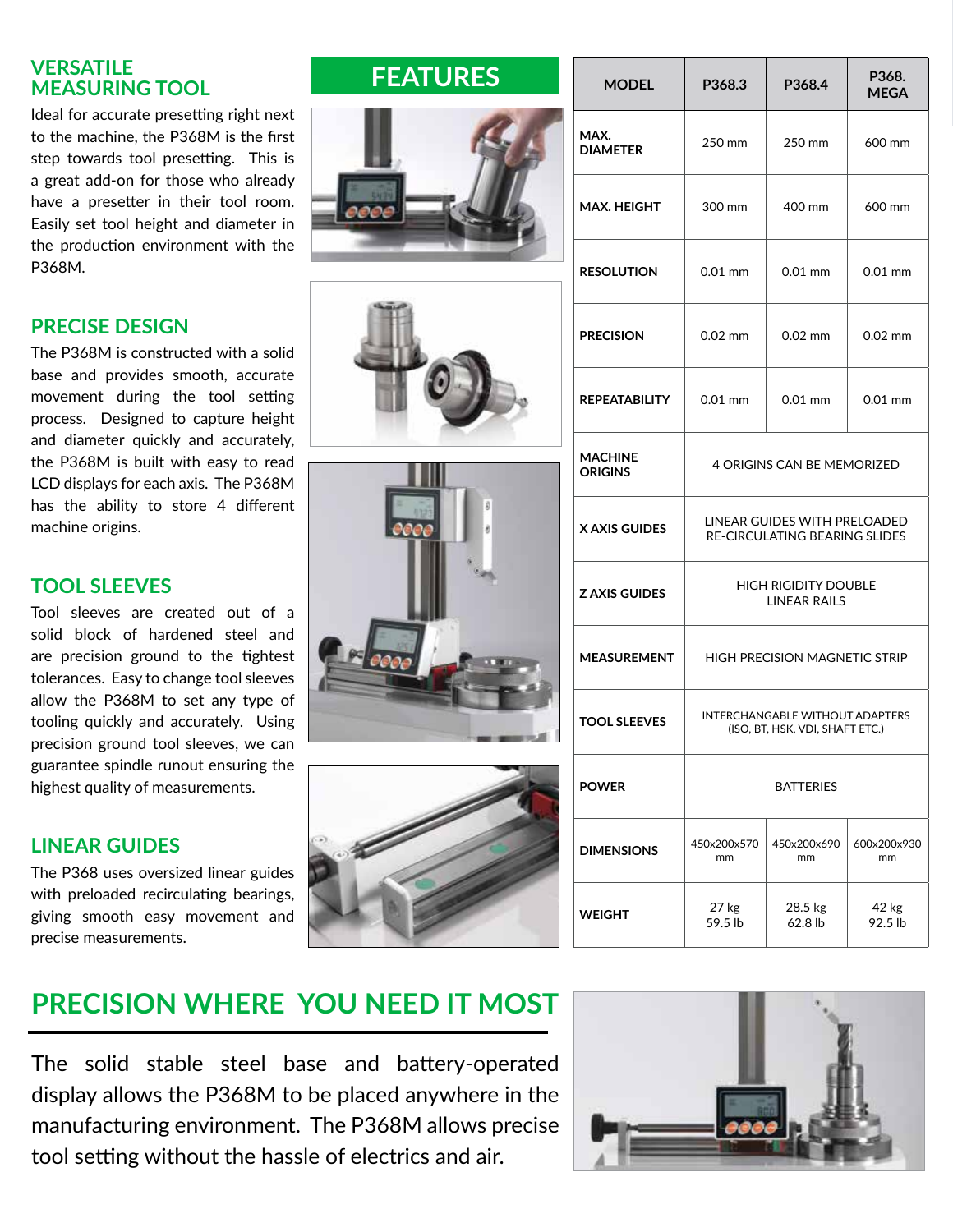# P368M **THE KEY TO PERFORMANCE**